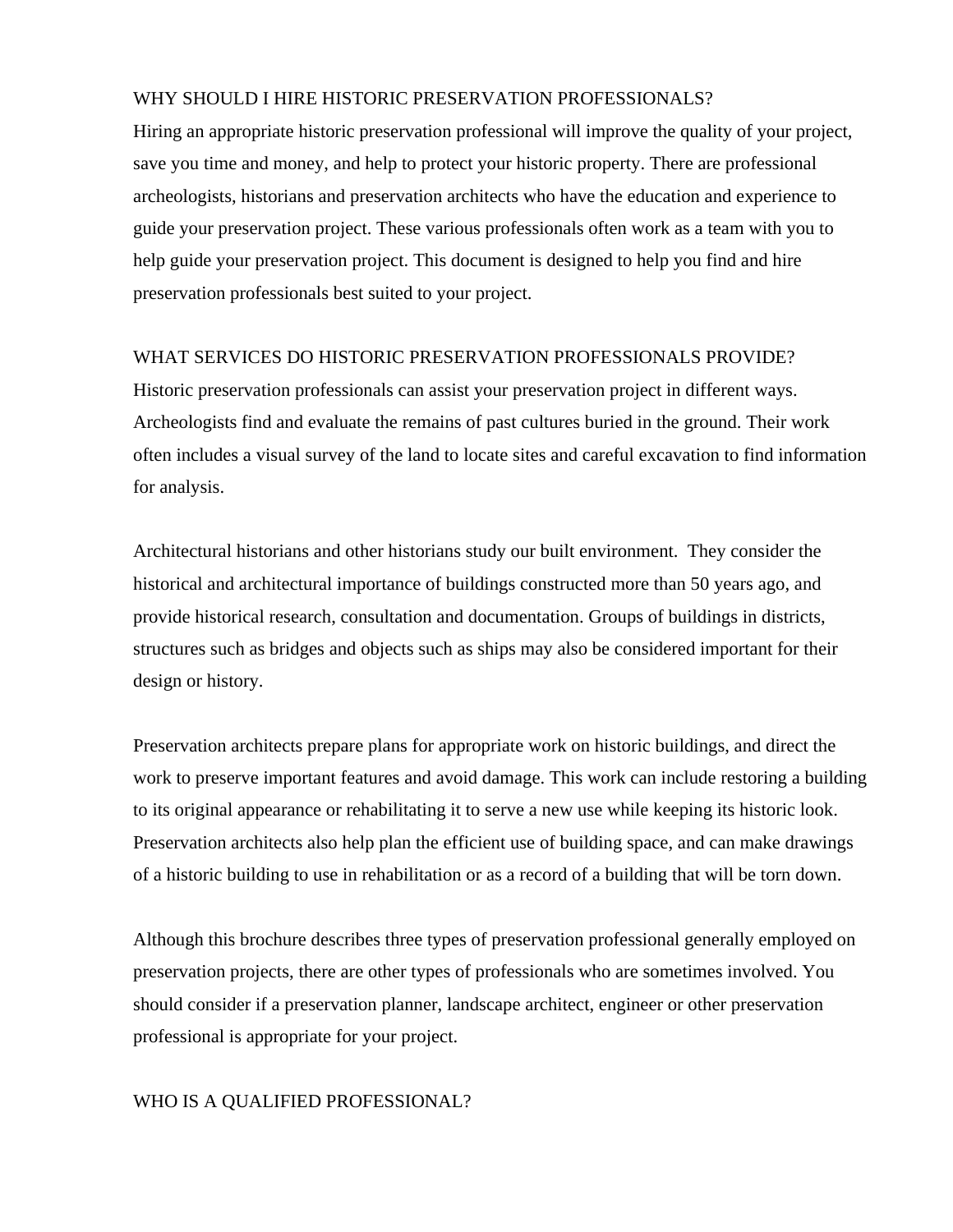Preservation professionals must have both a good education and the right work experience to be qualified to work on historic preservation projects. Qualification standards listed in the federal publication Archeology and Historic Preservation: Secretary of the Interior's Standards and Guidelines establish levels of education and work experience appropriate for each profession. This publication is available from the Texas Historical Commission (THC). The THC sets additional standards for preservation professionals doing work under the Antiquities Code of Texas, as noted below.

### HOW DO I SELECT PROFESSIONALS BEST SUITED TO MY PROJECT?

The THC does not regulate, license or recommend historic preservation professionals. However, the following general suggestions may help you find the professional best suited to help with your project.

1. Identify preservation professionals Develop a list of at least three preservation professionals or firms to consider for selection.

### 2. Examine qualifications

Contact the firms on your list and describe the project. Ask if the firm is available and has relevant experience in historic preservation. Invite each firm you contact to send information concerning their experience, qualifications, and personnel.

# 3. Interview the best prospects

Select three to five firms to interview. Some preservation professionals charge for interviews; ask if there is a fee. Remember that a preservation professional cannot afford to spend much time talking about a project before being hired. However, any preservation professional who is interested in working with you will spend some time presenting their qualifications and discussing your project.

To allow you to compare the different firms you interview, try to provide each firm with a clear idea about the work you want to do, a general budget, scheduling and other issues that will affect the work you propose. Allow at least one hour for the interview. Ask to see samples of work similar to your project. Ask how busy the firm is, and who would handle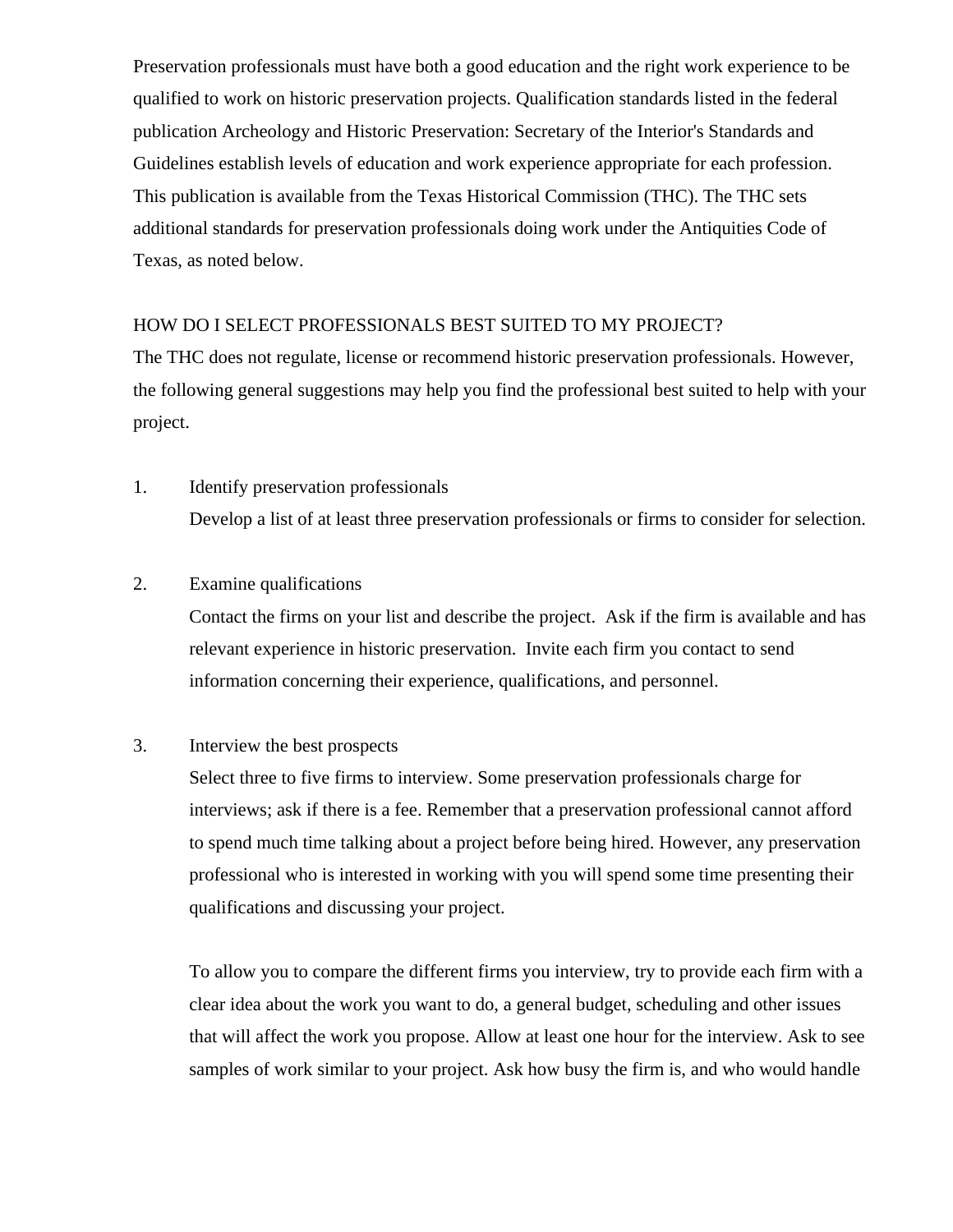your project. Be sure to meet the person who would directly manage your project. This person should be a qualified preservation professional.

Ask for references on similar projects and check them. Ask those referenced if they were completely satisfied with the work, and if the project was done in a timely manner.

4. Hiring a Preservation Professional

Tell each firm you interview what you plan to do next and when you plan to make your decision. Notify the selected firm as soon as possible. Base your decision on your confidence in the firm, comments from references, the firm's preservation knowledge, technical competence and professional services. Develop and sign a contract that clearly defines the scope of work, necessary services and applicable fees before starting any work.

General guidance for selecting a preservation professional:

- \* Talk directly with the professional about your project
- \* Check for professional experience with projects similar to yours
- \* Review examples of completed work
- \* Check references very carefully; ask questions about the acceptability and timeliness of the work performed.

# ARCHEOLOGISTS

Many environmental and engineering firms, private consulting firms and university programs have archeologists on staff who specialize in doing work that meets state and federal regulations. As a service to project sponsors, the THC's Archeology Division distributes the Council of Texas Archeologists (CTA) Contractors List of professionals who perform this type of work.

To select the archeologist most suited to your project:

- \* Obtain the CTA Contractors List from the THC or from the CTA web page at *www.thc.state.tx.us/cta\_web/Contractor/CTA\_CL\_Frame.html*
- \* Find professionals with experience in your region
- \* Get bids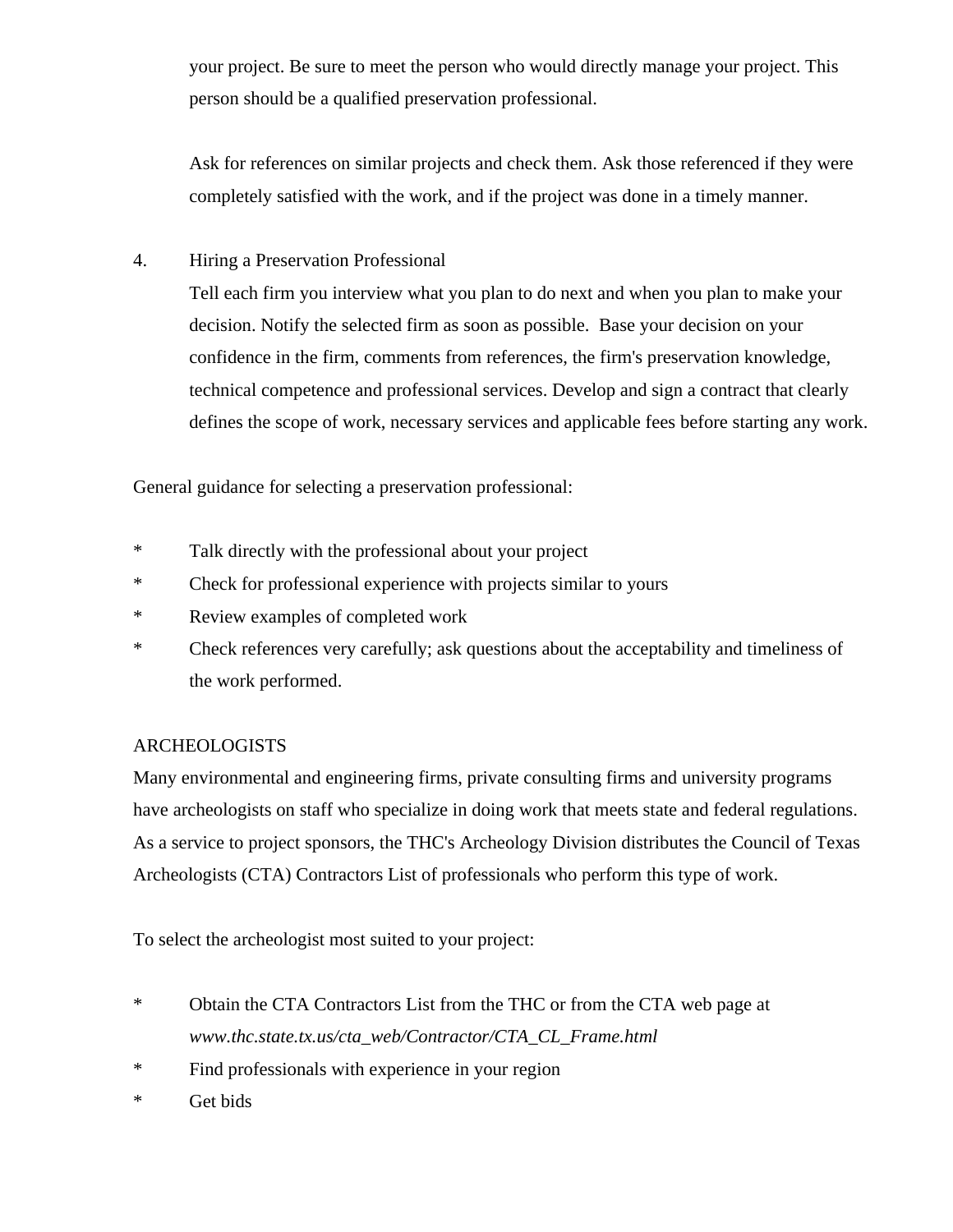- \* Check references and review work examples
- \* Ask the Archeology Division about the defaulted permit status of each archeologist
- \* Check for honors and commendations such as the THC Awards of Excellence in Archeology.

### ARCHITECTURAL HISTORIANS, HISTORIANS AND RELATED PROFESSIONALS

Qualified architectural historians, historians and professionals from closely related fields such as folklore, cultural geography, museum studies or planning may specialize in historic resources surveys or research projects. These preservation professionals can help with historic preservation projects and applications for historical designation, the formal recognition of a historic property's importance, and preservation planning. You should be aware, however, that some professionals who have considerable experience may not have direct experience with your type of project. As a service to project sponsors, the THC's History Programs Division will refer you to property owners or communities who successfully completed similar projects. Other sources of information include local preservation commissions, academic institutions and professional organizations.

To select the architectural historian, historian or related professional most suited to your project:

- \* Contact property owners or communities with successful projects similar to yours
- \* Obtain resumes and additional references from the professionals involved in those projects
- \* Get bids
- \* Check references
- \* Review examples of completed work
- \* Check for honors and commendations such as the THC Awards of Excellence in History.

### PRESERVATION ARCHITECTS

Historic buildings often have unique designs, materials and construction methods that may not be familiar to an architect who does not specialize in historic preservation. Preservation architects have training and experience working on historic buildings, and are often able to work more efficiently, cost effectively and produce better projects. To find a qualified preservation architect, contact your local American Institute of Architects (AIA) chapter and the Texas Society of Architects (TSA) office in Austin for referrals (512/478-7386). Also seek referrals from property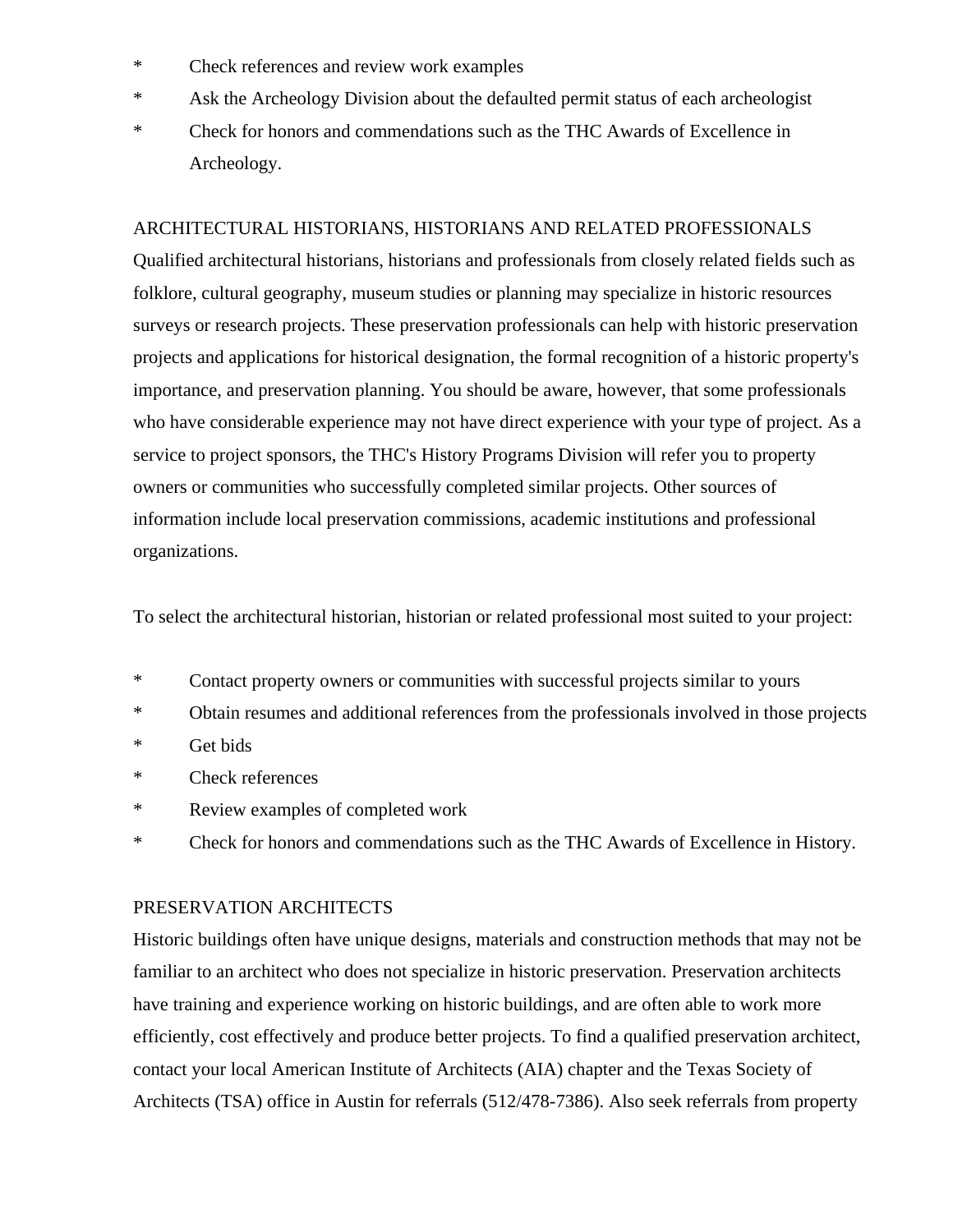owners in your area with projects similar to yours. Other preservation professionals, such as preservation planners, landscape architects and engineers may also be important to include on your project team, depending on the type of work needed. The architect you select will help to assemble appropriate professionals and qualified contractors for your project.

During the interview process, ask to meet at the architect's office so you can see where the work will be done. Discuss possible services, scheduling requirements and the philosophy with which the architect would approach your project. Base your final decision on your confidence in the firm, comments from references, the firm's preservation design ability, technical competence and professional services. If a team approach will be used with other professionals, such as engineers and landscape architects, you should also examine samples of their past work. Once you select a firm you should have more detailed discussions about the project scope of work, budget and range of fees the architect anticipates. Fees can be stated in several different ways including lump sum, a percentage of the construction cost, the project cost plus a fixed fee or some combination of these. Sign a contract before starting any work. The AIA has standard contract forms that are often used.

To select the best preservation architect for the job:

- \* Contact the AIA and TSA to ask for referrals
- \* Contact property owners or communities with successful projects similar to yours
- \* Obtain resumes and other information on firms
- \* Interview firms and review examples of completed work
- \* Check references
- \* Check for honors and commendations in preservation such as the THC Awards of Excellence in Architecture.

### LEGAL CONSIDERATIONS

State and federal historic preservation laws require that qualified professionals be employed on historic preservation projects. Property owners and project sponsors have legal responsibilities when:

\* A project involves federal funds, licenses, permits or approval;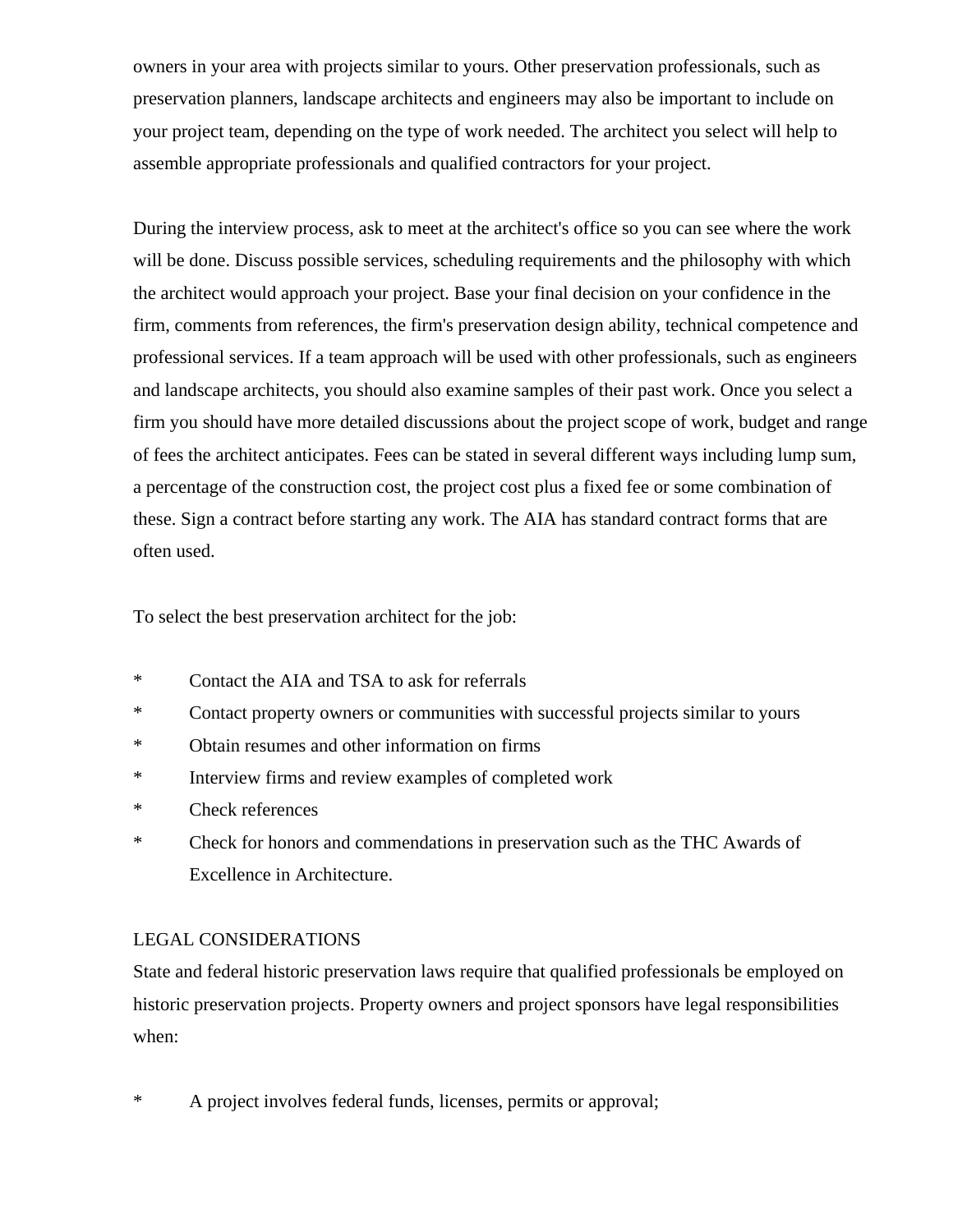- \* Project land is owned or controlled by a state agency or an political subdivision of the state; and
- \* A historical designation or covenant requires review of proposed work.

The National Historic Preservation Act requires federal agencies to consult with the State Historic Preservation Officer (SHPO) to minimize damage to important historic and prehistoric properties whenever projects involve federal funds, licenses, permits or approval. In Texas, the Executive Director of the THC serves as SHPO. Projects reviewed under the National Historic Preservation Act must be conducted by professionals who meet the qualification standards listed in the federal publication Archeology and Historic Preservation: Secretary of the Interior's Standards and Guidelines (copy available from the THC).

Under the Antiquities Code of Texas, project sponsors are required to obtain permits from the THC for work proposed on designated historic buildings and to notify the THC whenever projects occurring on land owned or controlled by a political subdivision of the state involve disturbance to 5 or more acres or the excavation of 5000 or more cubic yards of soil, when a project will occur in a historic district or if an archeological site is recorded within the project area.

An archeological permit may only be issued to a professional archeologist who meets the definition of Principal Investigator presented in the Rules of Practice and Procedure, which are contained in Title 13, Texas Administrative Code, Chapter 26. Under this definition, a Principal Investigator must be a professional archeologist who holds a graduate degree and/or is listed in the Register of Professional Archeologists or has successfully completed investigations under an Antiquities Permit prior to June 1, 1993. In addition, a Principal Investigator who holds a defaulted permit is ineligible to receive a new permit (a permit goes into default when permit obligations have not been completed by the expiration date of the permit).

The Rules of Practice and Procedure also specify levels of education and experience for historians and architects hired to work on state projects under the Antiquities Code. Historians must have a graduate degree in history or a closely related field, or a bachelor degree in history or a closely related field plus one of the following: two years of professional experience or substantial research and publication in the field of history. Preservation architects must have a professional degree in architecture or a state license to practice architecture, plus one of the following: at least